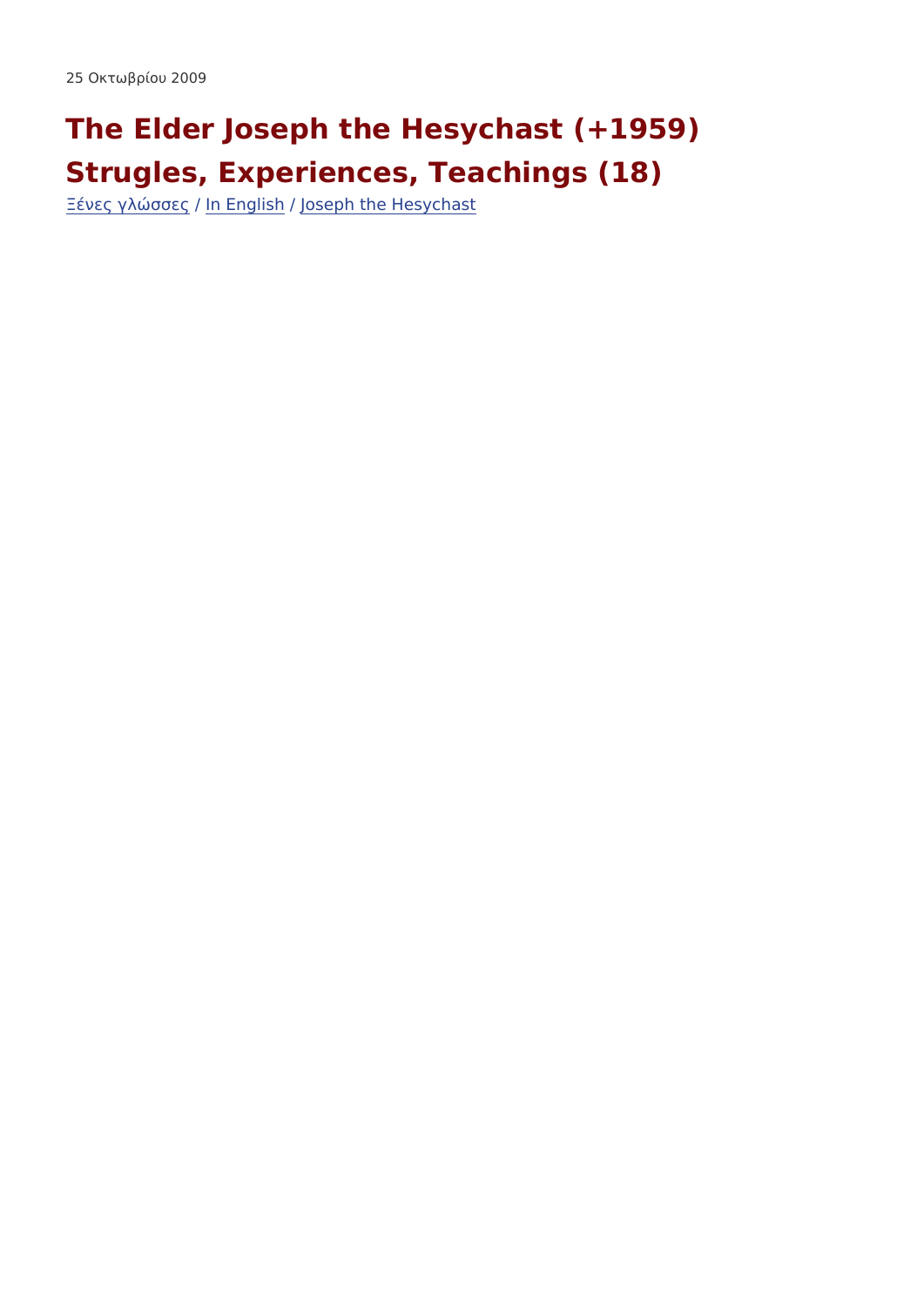[Continued from](http://www.diakonima.gr/2009/10/24/the-elder-joseph-the-hesychast-1959-strugles-experiences-teachings-17/) (17)

2. On Discovering the Will of God

Our life with the Elder had the character of childhood rather Our effort, in basic terms, was directed towards the monas